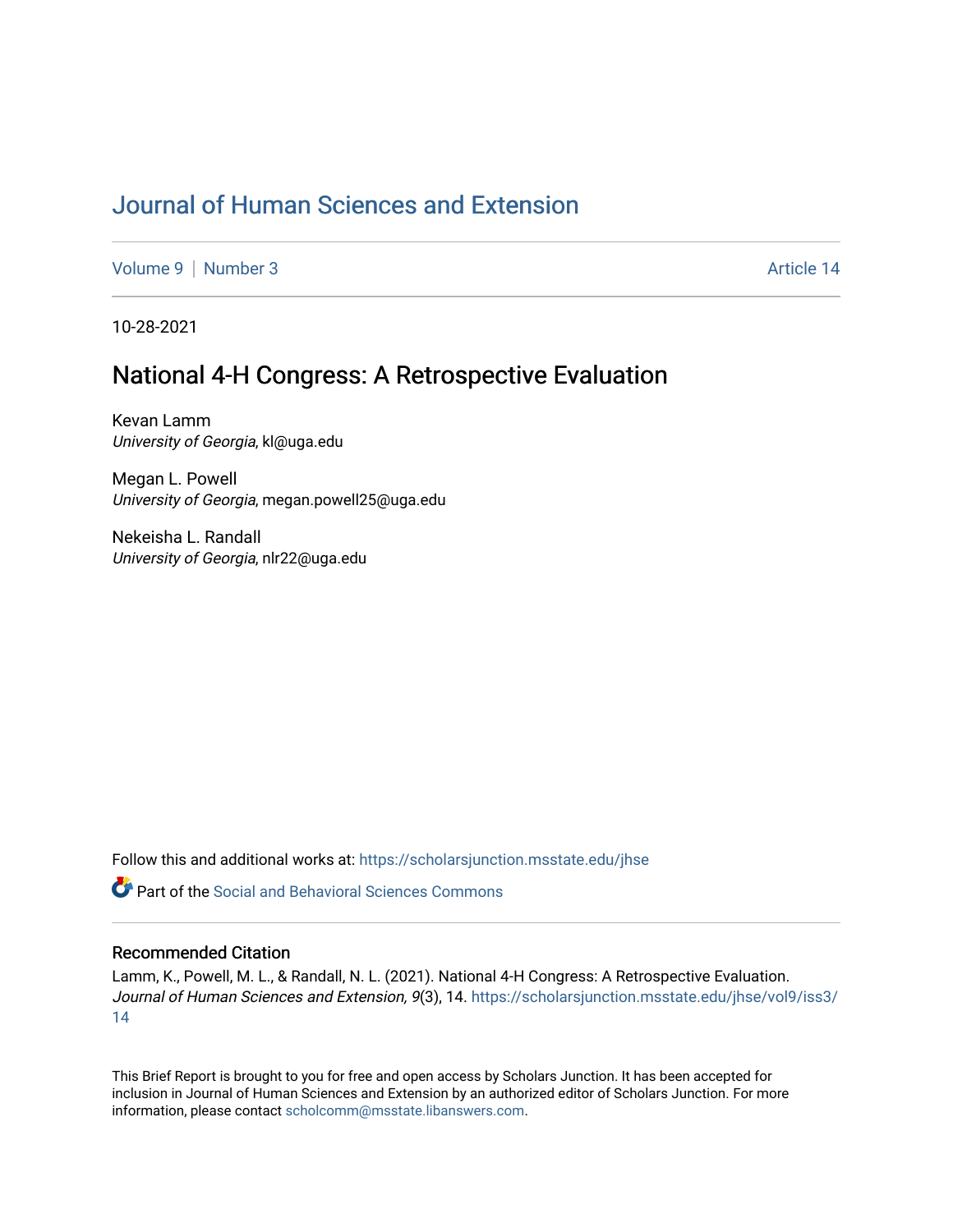# **National 4-H Congress: A Retrospective Evaluation**

**Kevan W. Lamm Megan L. Powell Nekeisha L. Randall**  *University of Georgia*

*National 4-H Congress is an example of a programmatic effort designed to help youth develop various life skills. For this study, demographic, event satisfaction, and application of knowledge data were collected from 2,154 past Congress participants. Findings revealed that the majority of participants were satisfied or very satisfied with their Congress experience, and 63% of the respondents had used information gained from the event. Continued efforts to ensure future delegations represent the diversity of 4-H are encouraged, along with continued evaluation of event satisfaction levels and the extent to which life skills are developed and retained.*

*Keywords:* 4-H, National 4-H Congress, life skills, Social Learning Theory, 4-H alumni

## **Introduction**

As a youth development and mentoring organization, 4-H "provides kids with community, mentors, and learning opportunities to develop the skills they need to create positive change in their lives and communities" (National 4-H Council, 2021, para. 1). Currently serving 6 million young people in both rural and urban areas, 4-H is available in each state and is delivered through the national land-grant university system (National 4-H Council, 2021). Although the implementation of the organization's programmatic efforts is unique to each state, the overall goals of 4-H are accomplished through hands-on projects in various subject areas, leadership development opportunities, partnerships with positive adult role models, along with social and recreational events. The organization has been in existence since 1902 and seeks to carry out its mission through four main values: the head, heart, hands, and health of its members.

In 1999, Van Horn et al. offered a suggestion regarding the preservation of a strong 4-H organization: "If the 4-H program wants to be a force in the future, it needs to be progressive and adaptive to new trends and ideas, reaching youth from all cultures, races, ethnic groups, and income levels" (para. 19). One way for the organization to remain relevant is to evaluate if and how well large-scale national events, such as National 4-H Congress (Congress), reflect the needs of today's youth. Congress would have celebrated a 100-year milestone in November 2020 were it not canceled due to the COVID-19 pandemic. Congress promotes leadership, civic engagement, global mindedness, and inclusion by offering high-school-aged 4-Hers an

Direct correspondence to Kevan Lamm at kl@uga.edu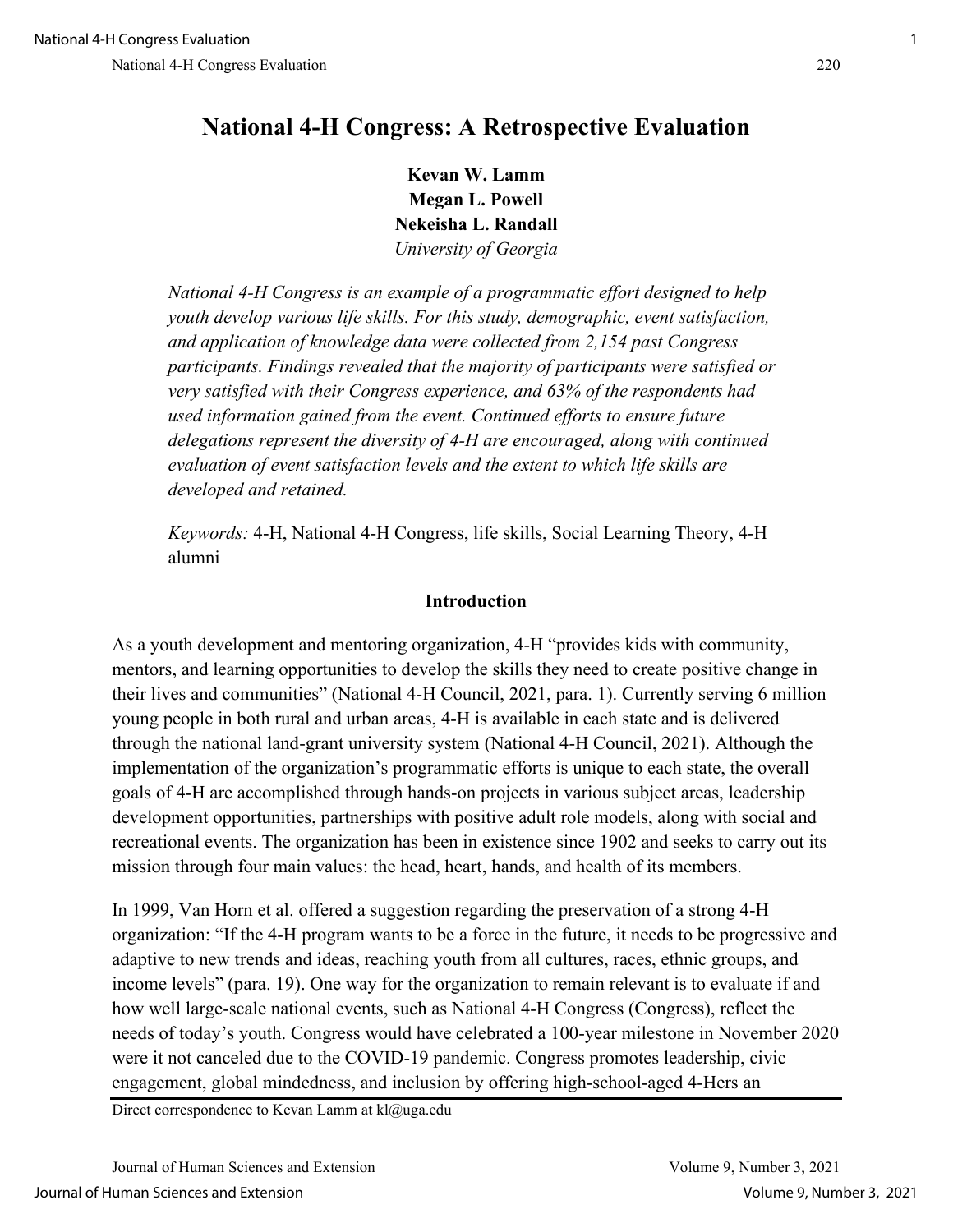opportunity to participate in assemblies and networking activities over a five-day period (National 4-H Congress, 2020b).

Historically, Congress was created to recognize 4-H'ers who won state and national competitive events. While award recognition is still a focus, the event has evolved to include more educational aspects for youth attendees (National 4-H Congress, 2019). Collaboratively planned by youth and adults representing different states (National 4-H Congress, 2020a), Congress now includes activities involving motivational speakers, leadership workshops, a community service project, recreational events, and educational tours of notable locations in the host city (National 4-H Congress, 2019). Congress has evolved with the changing needs of participants over the years to remain relevant and valuable (National 4-H Congress, 2019).

Offering a sense of belonging, connecting youth with caring adults, and providing positive ways to build mastery, Congress is an example of how 4-H provides a safe, welcoming environment for youth to learn life skills and develop and build upon assets for the future (Lerner et al., 2005). Furthermore, the focus on asset creation and development provides a level of proactive mitigation related to potential gaps associated with a young person's readiness for adult responsibilities associated with at-risk behavior. Such behavior may be a result of training deficits in social, communication, and resilience skills fostered by positive youth development activities and mentors (Tuttle et al., 2006). It is important to note that at-risk behavior is linked to inequity of resources often experienced by marginalized youth and communities. Underrepresented populations who lack access to positive youth development initiatives, such as Congress, face complex barriers to opportunities that could serve as enhancing interventions to adult development (Sanders et al., 2015).

As stated on the main homepage of the 4-H website in March 2021, "Talent is everywhere. Opportunity is not" (4-H, 2021). If young people have access to youth organizations, such as 4-H, there is evidence to indicate those youth develop life skills and are more prepared for adulthood (Lerner et al., 2005). Radhakrishna and Sinasky (2005) found that 4-H experiences, such as challenging projects and leadership responsibilities, positively influence alumni later in life. Relatedly, Maass et al. (2006) found that "The top five life skills most influenced by participation in 4-H were public speaking, community service volunteering, self-discipline, selfresponsibility, and teamwork" (para. 13). Extension educators are frequently encouraged to continue finding creative ways to develop leadership and life skills (Radhakrishna & Sinasky, 2005) in 4-H youth, who often do not realize they are developing such skills because of their fun experiences (Arnold, 2018). Congress is an avenue for 4-H staff to expand upon such creative, fun, and influential strategies targeted to help youth succeed.

Congress serves as a reoccurring event where youth develop character and necessary life skills. Therefore, an evaluation of its attendees and its impact, as perceived by those attendees, can prove to be enlightening and important. The need for such an evaluation is evidenced in similar,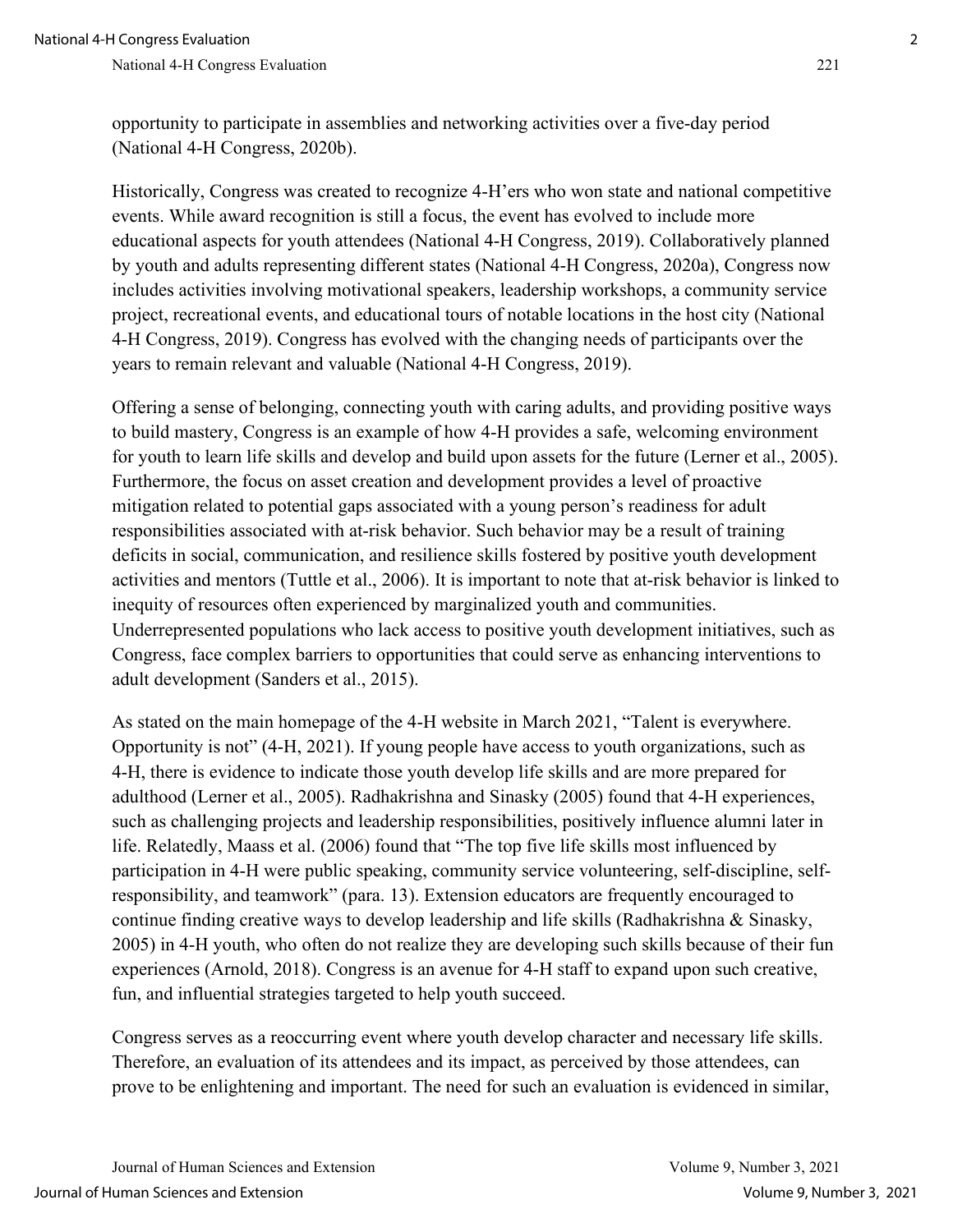state-level literature. For example, a previous study from North Carolina 4-H found that "A large majority [of North Carolina 4-H Congress attendees] also became more involved in cultural activities, 4-H activities, 4-H recognition applications, and 4-H presentations or projects and recruited others to attend the next 4-H Congress" (Silliman, 2008). Additionally, Garst et al. (2006) conducted a study on Virginia's State 4-H Congress and found that "[I]t is important to recognize the related life skill development that these programs and events foster" for 4-H youth development (para. 19).

This study complements and expounds upon past explorations of youth development programming. Its purpose is to provide insights for Extension professionals about who typically attends events like Congress, and in a broad sense, if the experience has any lasting influence. Preliminary information such as this may impact decisions about 4-H programming at the local, state, and national levels in a way that more youth are offered opportunities to develop in various areas highlighted at events like Congress.

#### **Conceptual Framework**

The experience of attending an event like Congress aligns with Bandura's (1977) social learning theory (SLT), which "represents the reciprocal interaction between an individual, the environment, and the individual's subsequent behavior" (Lamm et al., 2016, p. 123). Specifically, the model theorizes an individual is influenced by their environment and their subsequent behavior through observation and reinforcement or weakening. However, the individual also contributes and influences the environment through their subsequent observations and modified behaviors (Bandura, 1977). From an evaluation perspective, SLT has been established in the literature as a conceptual framework for evaluating programs using appropriate concepts (see Lamm et al., 2016), such as the Kirkpatrick four-level model (Kirkpatrick, 1994). For example, Lamm et al. (2016) evaluated adult agricultural leadership development programs in the United States, aligning the *individual*, *environment*, and *behavior* factors of SLT to operationalized measures. Specifically, *individual* characteristics were captured based on participant demographics (Guy, 2013). A proxy for *environment* was program satisfaction, or Kirkpatrick Level One (1994), as program satisfaction has been linked to programmatic outcomes in previous research (Galindo-Gonzalez & Israel, 2010). Lastly, *behavior* was operationalized as taking on leadership roles or Kirkpatrick Level Three (1994). The current research replicated the conceptual framework and approach previously established within the literature.

#### **Methods**

We implemented a descriptive study design to collect data using the Qualtrics online survey platform. The population of interest was individuals who attended Congress as youth representatives. Congress is overseen by the National 4-H Council and a committee of 4-H and Extension administrators. The program itself is managed by a program manager who is

Journal of Human Sciences and Extension Volume 9, Number 3, 2021 Journal of Human Sciences and Extension Volume 9, Number 3, 2021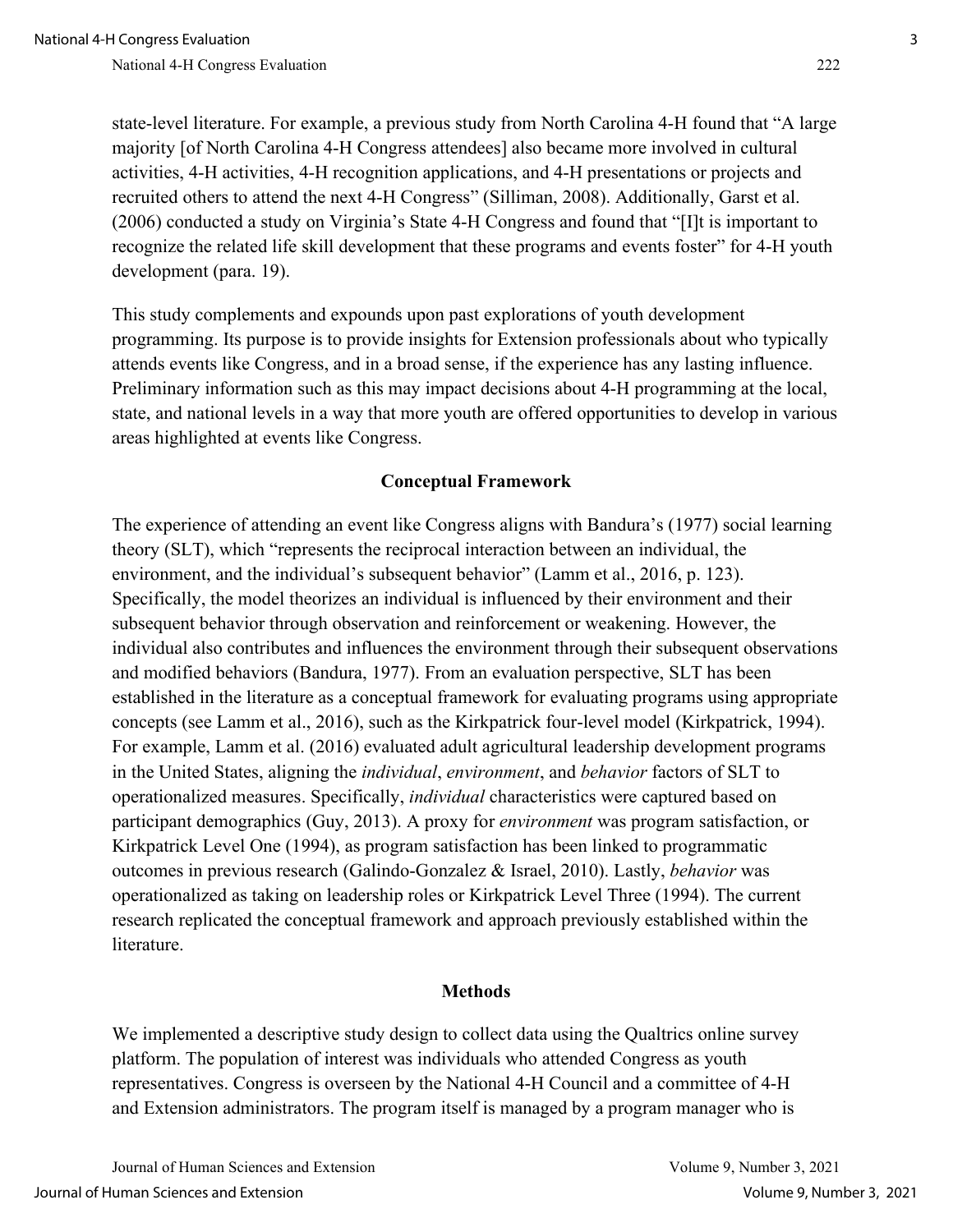responsible for the specific logistics of the program. A database containing 12,282 names and email addresses of former Congress participants dating back to 2003 was provided by the Congress program manager. A survey invitation was sent to all individuals within the database. If survey invitations were returned through the online distribution tool Qualtrics, they were manually reviewed for structural integrity, such as proper formatting. Email addresses that had structural issues were updated. For example, if a space was included in the address, it was removed and retried. After a review of returned emails, there were 4,424 email addresses that were no longer accurate, resulting in 7,858 potential respondents. Overall, there were 2,154 completed responses for a 27% response rate. However, data were also screened for accuracy, specifically, Congress participation is limited to individuals who are considered senior 4-Hers between 14 and 18 years old. Based on the years under analysis (2003 through 2016), only individuals that self-reported an age from 14 to 35 (2003  $-18 = 1985$ ; 2019 – 1985 = 34 years old plus one year for birthday timing) were included in the analysis. Therefore, a total of 2,122 responses were analyzed, still resulting in a 27% response rate. Fifty-two states and territories were represented, with most respondents currently residing in Wisconsin ( $n = 121$ ), Georgia ( $n = 109$ ), Texas ( $n = 93$ ), Tennessee ( $n = 109$ )  $= 86$ ), and Kansas ( $n = 86$ ). Data were collected as part of an evaluation of the National 4-H Congress.

Survey questions were developed to quantify participant experiences across the individual, environment, and behavior SLT factors (Lamm et al., 2016). Individual data consisted of selfreported demographic characteristics (e.g., Lamm et al., 2016, 2020). Environment was measured by a three-item index, using a five-point Likert scale ranging from 1 (*strongly disagree*) to 5 (*strongly agree*), and was on the basis of self-reported levels of satisfaction with Congress (Kirkpatrick, 1994). An example of a measurement item for this section is, "I was satisfied with my National 4-H Congress experience." A Cronbach's Alpha of .81 was observed for the satisfaction index, indicating an acceptable level of internal consistency for analysis. Behavior was operationalized in a single item as respondents' application of information learned at Congress after the event (Kirkpatrick, 1994). Specifically, respondents were asked to "Please indicate whether you used what was presented at National 4-H Congress." As context, respondents were allowed to answer, or not answer, any item within the instrument. Therefore, any discrepancies between the total number of respondents and total values within the results are attributable to respondent non-response.

We collected data using the Tailored Design Method (Dillman et al., 2008). In alignment with this method, in July 2019, a prenotice was sent to the database of potential respondents by the Congress committee chair. Within two days, an individualized invitation was sent to all potential respondents. In addition, six reminder messages were sent to nonrespondents over the course of four weeks. The survey was closed in August 2019. Data were analyzed using the SPSS Version 25 statistical software tool (IBM SPSS, 2017).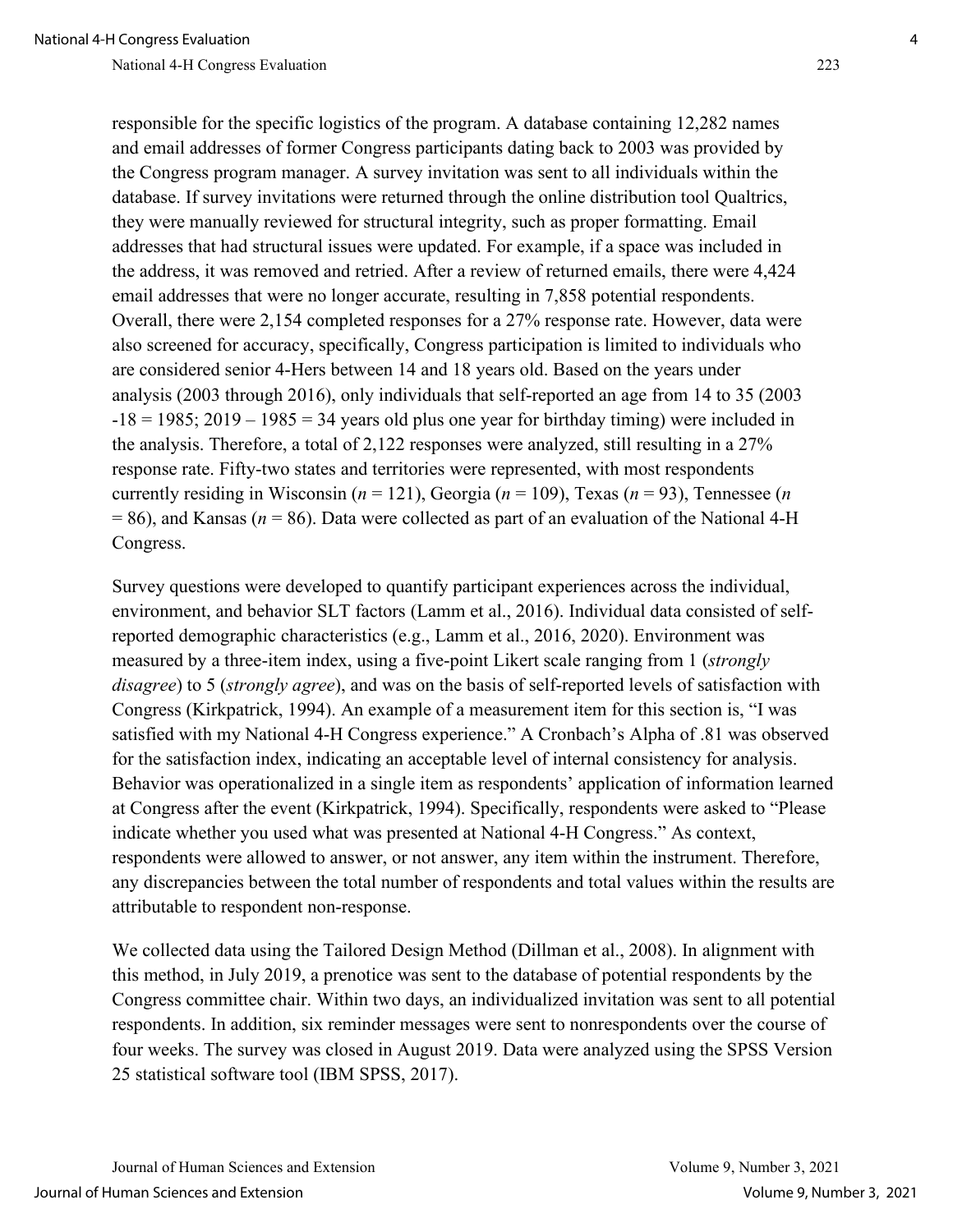### **Results**

## **Individual: Demographics**

Individuals indicated the year they began participating in 4-H and the year they stopped participating in 4-H. Starting years ranged from 1989 to 2017, and stopping years ranged from 2003 to 2018. Total years in 4-H was calculated by subtracting the year started from the year stopped. There was a calculated range of zero to 15 years, with the most frequent response being 10 years ( $M = 10.00$ ,  $SD = 2.67$ ).

We also asked respondents to self-report their demographic information, shown in Table 1. Respondents were between 15 and 35 years of age, with 19 (*n* = 205) being the most frequent age recorded (*M* = 22.47, *SD* = 4.31). Respondents were also asked to self-report their gender, race/ethnicity, educational attainment, and current employment status.

| <b>Item</b>                                           | $\boldsymbol{n}$ | %    |
|-------------------------------------------------------|------------------|------|
| Gender                                                |                  |      |
| Female                                                | 1,282            | 71.4 |
| Male                                                  | 489              | 27.2 |
| Prefer not to answer                                  | 24               | 1.3  |
| Race                                                  |                  |      |
| American Indian or Alaska Native                      | 17               | 1.0  |
| Asian                                                 | 50               | 2.8  |
| <b>Black or African American</b>                      | 43               | 2.4  |
| Other                                                 | 41               | 2.3  |
| White                                                 | 1,631            | 91.5 |
| <b>Ethnicity</b>                                      |                  |      |
| Hispanic/Latino(a)/Chicano(a)*                        | 66               | 3.7  |
| Not Hispanic/Latino(a)/Chicano(a)*                    | 1,703            | 96.3 |
| <b>Educational Attainment</b>                         |                  |      |
| Less than $12th$ grade (did not graduate high school) | 152              | 8.5  |
| High school graduates (includes GED)                  | 293              | 16.4 |
| Some college, no degree                               | 464              | 25.9 |
| 2-college degree (Associates, Technical, etc.)        | 158              | 8.8  |
| 4-year college degree (Bachelor's, etc.)              | 538              | 30.1 |
| Master's degree (MS, MBA, etc.)                       | 137              | 7.7  |
| Doctorate (PhD, EdD, etc.)                            | 14               | 0.8  |
| Professional degree (JD, MD, DDS, DVM, etc.)          | 33               | 1.8  |
| <b>Current Employment Status</b>                      |                  |      |
| Enrolled as a full-time student                       | 741              | 41.7 |
| Working part-time                                     | 248              | 13.9 |
| Working full-time                                     | 681              | 38.3 |
| Not working for income                                | 45               | 2.5  |
| Retired                                               | 1                | 0.1  |
| None of the above                                     | 62               | 3.5  |

*Table 1. Respondent Demographics* 

*Note.* \*(a) Denotes female name of the demographic group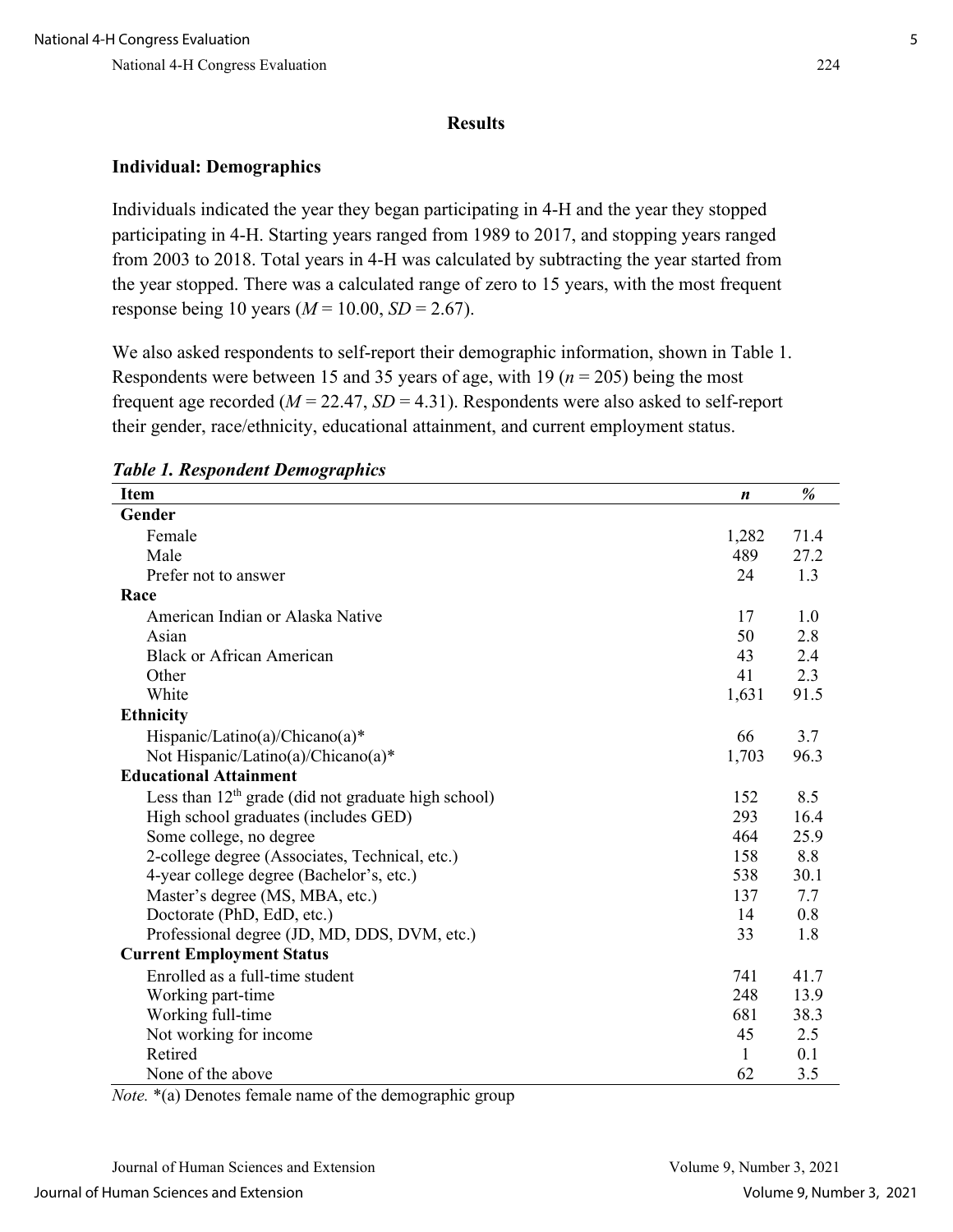### **Environment: Satisfaction**

Respondents were also asked to indicate their level of satisfaction with their Congress experience. Overall, respondents indicated a high level of satisfaction with their 4-H Congress experience  $(M = 4.65, SD = .57)$ .

#### **Behavior: Application**

We also asked respondents to indicate whether they used the information they learned at Congress. A majority,  $62.8\%$  ( $n = 1,204$ ), indicated that they definitely used the information they learned (Table 2).

*Table 2. National 4-H Congress Information Use (n = 1,916)* 

| <b>Item</b>                                            |       |      |
|--------------------------------------------------------|-------|------|
| Yes, I definitely used the information                 | 1,204 | 62.8 |
| I can't remember whether I used the information or not | 669   | 34.9 |
| No, I definitely did not use the information           | 43    |      |

#### **Discussion**

The results of the study provide a foundational overview of Congress participants. At the individual level, demographically, respondents represented multiple races and ethnicities, with White respondents representing the largest proportion of respondents (91.2%). This result is consistent with the 2005-2014 longitudinal national 4-H enrollment data, where the largest group represented in the program was self-identified as White (77%) (U.S. Department of Agriculture, 2016). Additionally, the majority of respondents to the present study self-identified as female (72%). While respondent demographics give Extension professionals some insights into who typically attends Congress, Lamm et al. (2020) offer a fruitful way to make meaning of demographic data. They suggest "to not only focus on what groups may have the most respondents, but also what groups have significant representation, as well as what groups have the smallest number of representatives" (p. 138). An associated recommendation is to ensure Congress is an environment where youth learn life skills and collaborate with peers from different backgrounds and perspectives and for delegations to consider the local, state, and national 4-H community and representation. An additional recommendation is to consider other factors that may influence participation, such as access or resources (Addy et al., 2013). Using demographic data thoughtfully and appropriately can also inform recruitment, programmatic, and 4-H alumni engagement strategies for large-scale events like Congress (Lamm et al., 2020). Ultimately, as stated by McKee and Bruce (2019), "Creating an environment of inclusion within our programs removes barriers for potential participants so that we can fulfill the land-grant mission" (para. 13).

The results of the study indicate the majority of respondents (96.5%) are working in some capacity or are full-time students. The level of workforce preparation, or engagement, indicates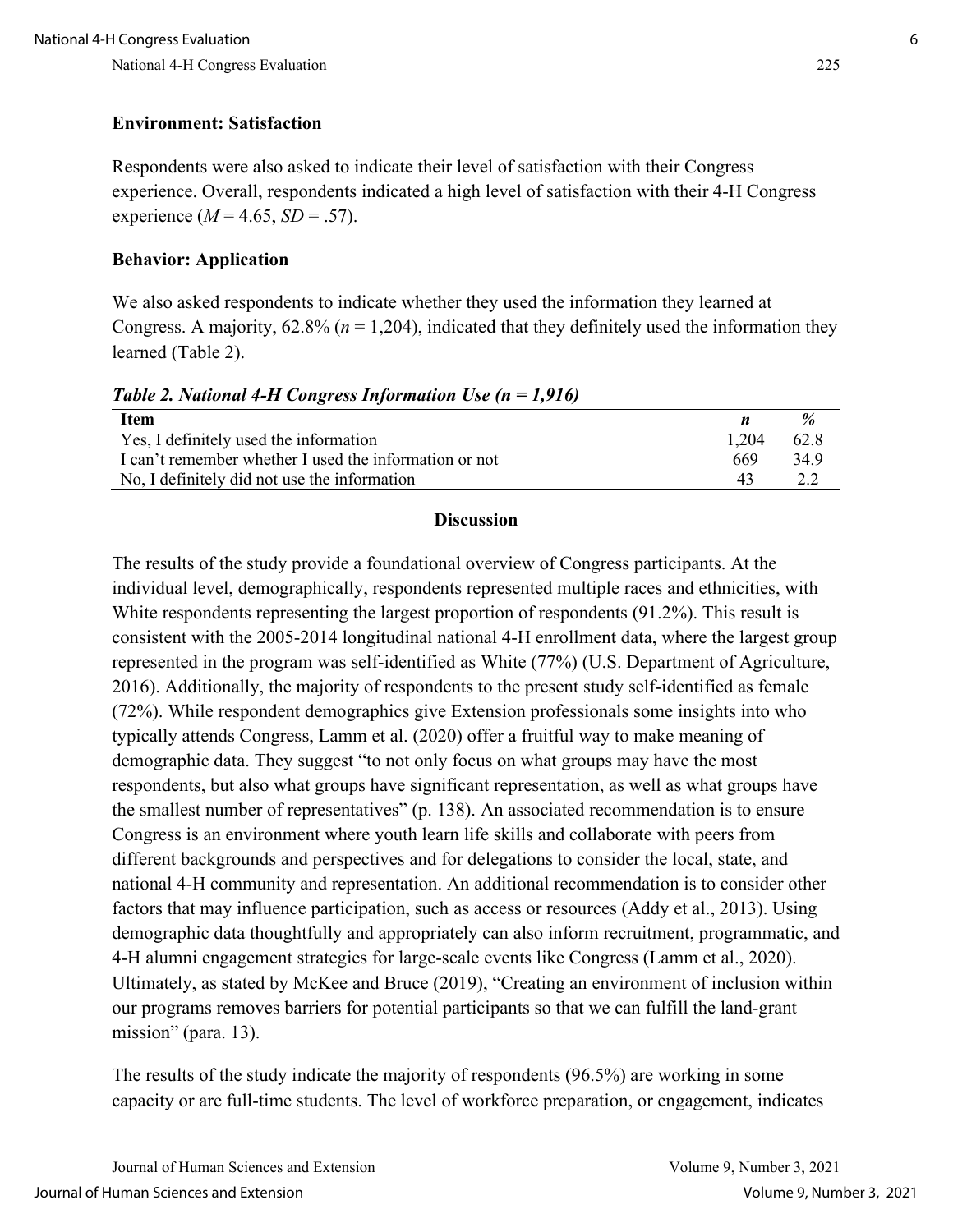an opportunity for future investigation. For example, a recent study amongst 4-H alumni nationally found that 4-H alumni are more fulfilled by their jobs and are more financially secure than non-4-H alumni (National 4-H Council, 2020). Additionally, 53% of 4-H alumni feel that 4- H impacted their career choices (National 4-H Council, 2020). A recommendation would be to investigate whether specific content learned at an event such as Congress impacts career choices.

As a proxy for the learning environment, Kirkpatrick Level One (1994) satisfaction data were captured. The results indicate that the majority of participants were very satisfied with their Congress experience. Despite the positive outcome observed in the study, an associated limitation must also be acknowledged; specifically, satisfaction is only one potential measure of the environment. For the purposes of the present study, the factor was operationalized in this manner; however, a recommendation would be for future research to consider additional measures and metrics associated with the environment. Accordingly, the results associated with the study should only be regarded as a benchmark and not generalizable beyond the current study.

Lastly, as a measure of behavior, 62.8% of respondents indicated that they "definitely used the information" learned at Congress. Based on this preliminary data, it is recommended that future research further examines what type of information was learned, remembered, and applied. A limitation of the current study is the use of a single item to operationalize behavior. A recommendation would be to conduct future research with more robust and comprehensive measures of behavior. Although 62.8% is over half of respondents, the results indicate there is opportunity for improvement. For example, participants may benefit more from workshops and learning activities when they are encouraged to consider how they can apply the information after they leave Congress. A recommendation is to create an action-oriented sense of urgency for attendees to use their newly gained knowledge. Additionally, youth could be tasked with sharing their Congress experiences back in their state or community, providing them another opportunity to reflect and apply material outside Congress.

#### **Conclusion**

The present study provides a benchmark within the literature specific to Congress. Data described alumni respondents demographically (*individual*), their satisfaction with the program (*environment*), and application of their experience (*behavior*). Using SLT as a conceptual framework for the study provides a set of criteria within which to consider retrospective experiences, including individual characteristics, environmental conditions, and behavioral outcomes. Many study respondents were white, female, and full-time students or full-time workers. Many also had college experience, were very satisfied with their Congress experience, and self-reported that they used the information gained from Congress. Although the data are intended to describe Congress participant demographics, satisfaction levels, and information use, it is important to note that the results of the study are not intended to be comprehensive. A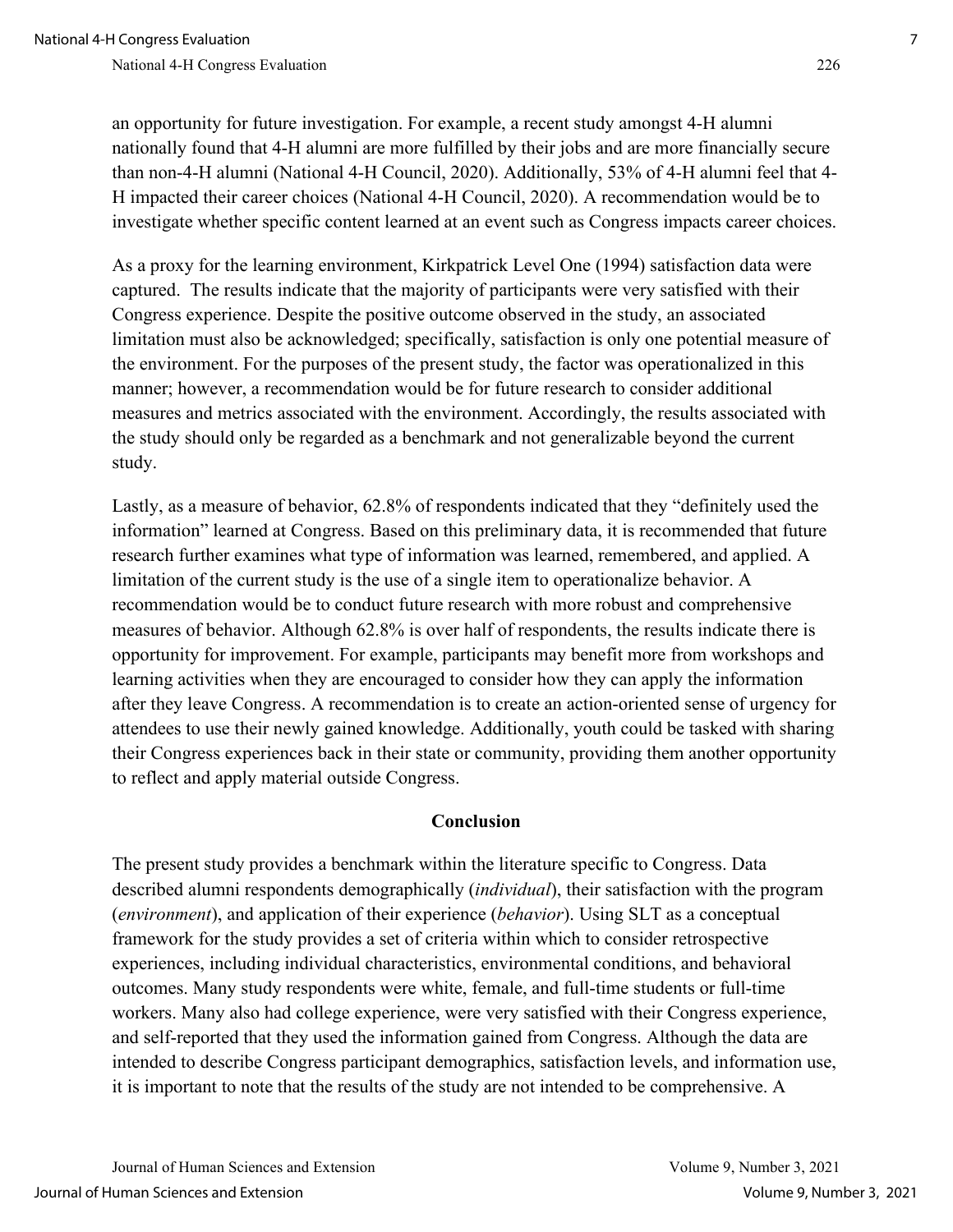limitation with the study is the response rate; therefore, a recommendation is to consider the results of the study as a baseline for consideration but should not be interpreted as a census of all possible participant experiences. Overall, the more Congress can empower participants to engage in the experience and apply what they learn, the larger impact the program can have on individuals, their local clubs, and more generally, the communities in which they live.

#### **References**

- Addy, S., Engelhardt, W., & Skinner, C. (2013, January). *Basic facts about low-income children: Children under 18 years, 2011*. National Center for Children in Poverty. [https://www.nccp.org/wp-content/uploads/2020/05/text\\_1074.pdf](https://www.nccp.org/wp-content/uploads/2020/05/text_1074.pdf)
- Arnold, M. E. (2018). From context to outcomes: A thriving model for 4-H youth development programs. *Journal of Human Sciences and Extension*, *6*(1), 141–160. <https://www.jhseonline.com/article/view/653/564>
- Bandura, A. (1977). *Social learning theory*. Prentice-Hall.
- Dillman, D. A., Smyth, J. D., & Christian, L. M. (2008). *Internet, mail, and mixed-mode surveys: The tailored design method (2nd ed.).* Wiley & Sons, Inc.
- Galindo-Gonzalez, S., & Israel, G. D. (2010). The influence of type of contact with Extension on client satisfaction. *Journal of Extension, 48*(1). [https://pdec.ifas.ufl.edu/satisfaction/articles/Galindo%20and%20Israel-](https://pdec.ifas.ufl.edu/satisfaction/articles/Galindo%20and%20Israel-The%20Influence%20of%20Type%20of%20Contact.pdf)[The%20Influence%20of%20Type%20of%20Contact.pdf](https://pdec.ifas.ufl.edu/satisfaction/articles/Galindo%20and%20Israel-The%20Influence%20of%20Type%20of%20Contact.pdf)
- Garst, B. A., Hunnings, J. R., Jamison, K., Hairston, J., Meadows, R. R., & Herdman, W. R. (2006). Exploring the adolescent life skill outcomes of state 4-H congress participation and the different outcomes of gender and race groups. *Journal of Extension, 44*(6). <https://archives.joe.org/joe/2006december/rb2.php>
- Guy, S. M. (2013). Civil rights reporting in Digital Measures. *Heads Up: Updates and Issues, 8*(1). Utah State University Cooperative Extension. [https://extension.usu.edu/employee](https://extension.usu.edu/employee/files/newletters/Heads_Up_Vol_8_Issue_1_January_2013.pdf)  [/files/newletters/Heads\\_Up\\_Vol\\_8\\_Issue\\_1\\_January\\_2013.pdf](https://extension.usu.edu/employee/files/newletters/Heads_Up_Vol_8_Issue_1_January_2013.pdf)
- IBM SPSS. (2017). IBM SPSS 25.0 for Windows [Computer software]. <https://www.ibm.com/products/spss-statistics>
- Kirkpatrick, D. L. (1994). *Evaluating training programs: The four levels*. Berrett-Koehler.
- Lamm, K. W., Carter, H. S., & Lamm, A. J. (2016). Evaluating Extension based leadership development programs in the southern United States. *Journal of Agricultural Education, 57*(1), 121–136.<https://www.doi.org/10.5032/jae.2016.01121>
- Lamm, K. W., Fuhrman, N. E., Lamm, A. J., & Carter, H. S. (2020). Adult agriculture and natural resource leadership development program participant characteristics: An evaluation of 28 programs. *Journal of Agricultural Education, 61*(2), 128–141. <https://doi.org/10.5032/jae.2020.02128>
- Lerner, R. M., Lerner, J. V., Almerigi, J. B., Theokas, C., Phelps, E., Gestsdottir, S., Naudeau, S., Jelicic, H., Alberts, A., Ma, L., Smith, L. M., Bobek, D. L., Richman-Raphael, D., Simpson, I., Christiansen, E. D., & von Eye, A. (2005). Positive youth development,